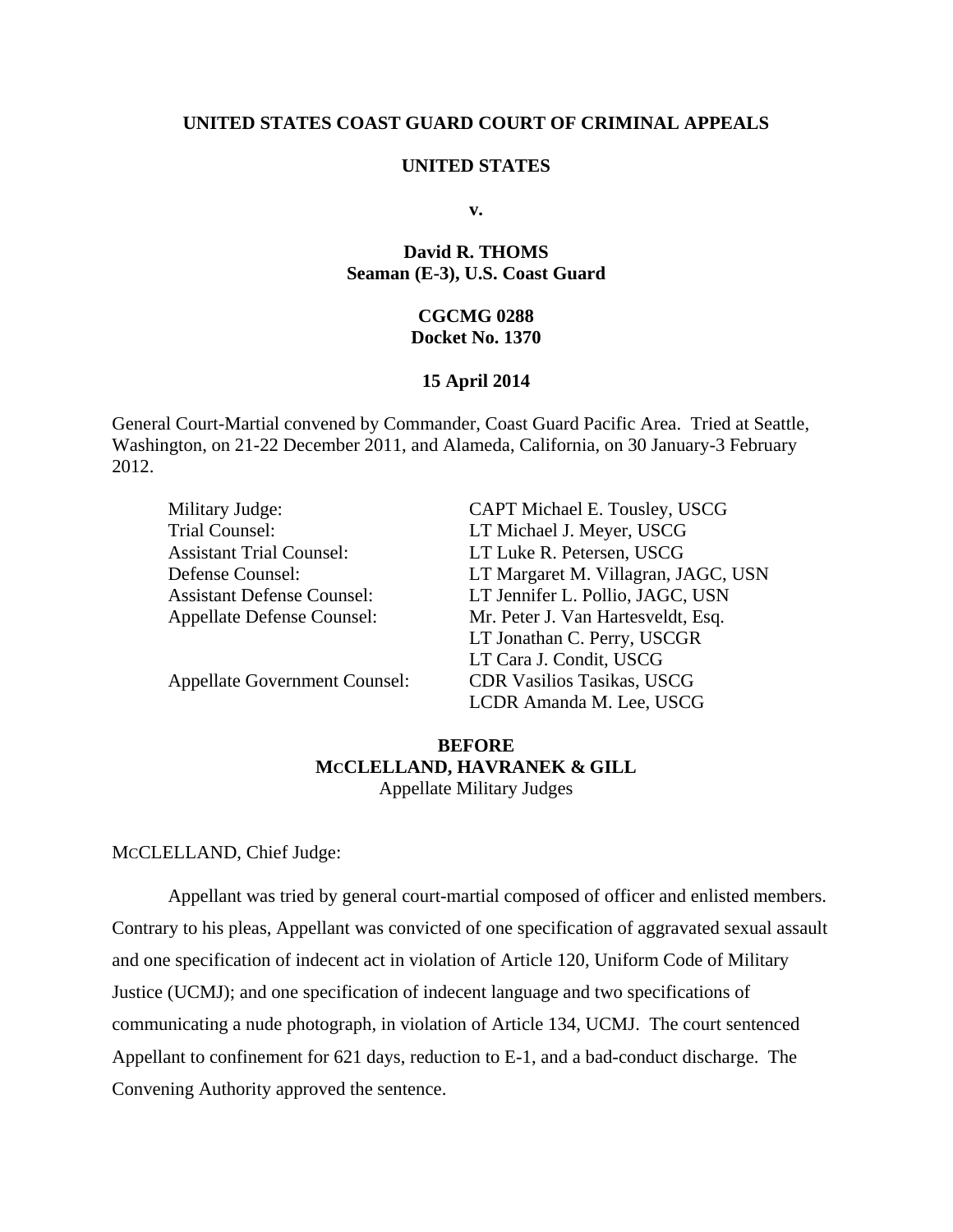Before this court, Appellant has assigned the following errors:

- I. The military judge abused his discretion when he denied the defense motion for the production of the testimony of a forensic psychologist.
- II. The record of trial is incomplete to the substantial prejudice of Appellant.
- III. The military judge erred by improperly limiting the scope of constitutionally required rebuttal evidence under M.R.E. 412.
- IV. The evidence with regard to Charge II, Specification 1, alleging indecent language, was insufficient.
- V. Charge II, Specification 1, alleging indecent language should be set aside because of an unreasonable multiplication of charges.
- VI. Charge II, Specifications 2 and 5, alleging a violation of UCMJ Article 134 by sending or showing a nude picture of M.M. should be set aside because Appellant did not have fair notice that such conduct was criminal.
- VII. This Court should consider the unreasonable and unexplained post-trial delay in determining the sentence that should be approved under Article 66(c), UCMJ.

We specified this issue: Whether Charge II, Specifications 2 and 3 (originally labeled Specification 5) fail to state an offense in that they do not include any word of criminality, such as "wrongfully."

We heard oral argument on issues I and VI and the specified issue on 5 November 2013. On 26 February 2014 Appellant filed a supplemental assignment of error based on appellate delay. We affirm.

## **Expert witness**

Appellant received the pre-trial assistance of a Government-funded expert forensic psychologist, but no funding was provided for the expert's presence at trial. Trial counsel had recommended against approval of funding for the latter as premature. (Appellate Ex. XLIII at 14-15.) Seventeen days before trial, on 13 January 2012, the defense moved to compel the production of the expert as a witness. (Appellate Ex. XLIII.) The Government opposed the motion and contended that it was untimely. (Appellate Ex. XLVIII at 3-7.) The military judge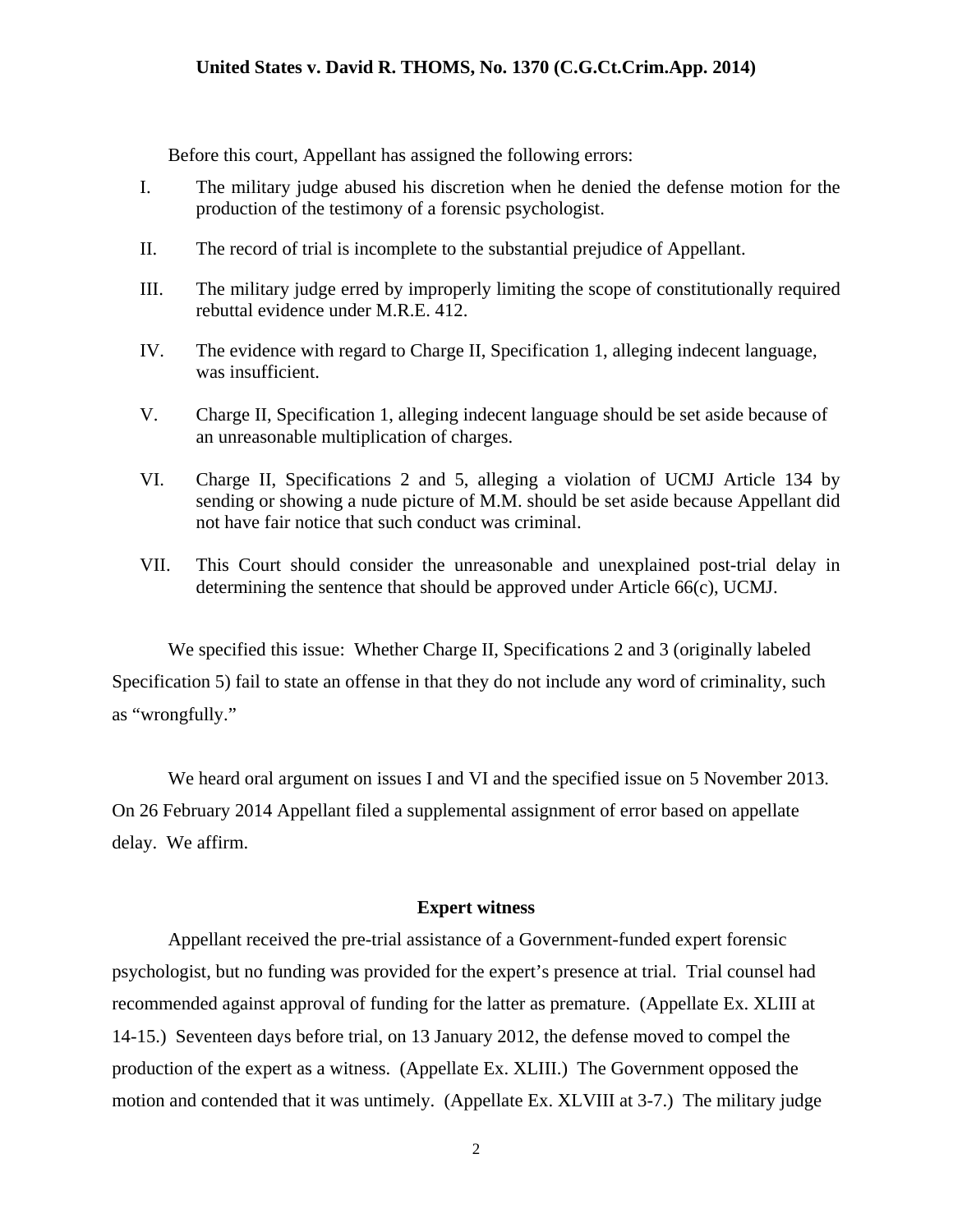denied the motion, but stated that he would entertain a statement or stipulation of testimony of a forensic psychologist.  $(R. at 140-41.)$  $(R. at 140-41.)$  $(R. at 140-41.)$ <sup>1</sup> The defense did offer a Powerpoint presentation prepared by a forensic psychologist, which was admitted. (Defense Ex. J.)

Before addressing this first assignment of error, it is appropriate to dispose of the second. Appellant claims that the record is incomplete because the military judge denied the motion for expert witness by email and the email is not included in the record of trial. We reject this claim, as the military judge stated his ruling on the record. (R. at 140.) The fact that his statement referred to the email does not support an inference that his statement was incomplete. If in fact there was more in the email than in the statement on the record, the ruling on the record must nevertheless stand on its own, unless this would prejudice Appellant. No prejudice to Appellant has been identified.

Appellant complains that the military judge did not apply the correct standard in determining whether the witness should be produced, and also erred in finding the motion untimely.

A party is entitled to the production of a witness whose testimony would be relevant and necessary. Rule for Courts-Martial 703(b)(1), Manual for Courts-Martial, United States (2012 ed).<sup>[2](#page-2-1)</sup> A ruling denying a request for production of a witness is reviewed for abuse of discretion. *United States v. Rockwood*, 52 M.J. 98, 104 (C.A.A.F. 1999) (citing *United States v. Ruth*, 46 M.J. 1, 3 (C.A.A.F. 1997)).

Factors to be considered in deciding whether production of a witness is necessary include, but are not limited to: "the issues involved in the case and the importance of the requested witness as to those issues; whether the witness is desired on the merits or the sentencing portion of the trial; whether the witness' testimony would be merely cumulative; and the availability of alternatives to the personal appearance of the witness, such as deposition,

 $\overline{a}$ 

<span id="page-2-0"></span><sup>&</sup>lt;sup>1</sup> The military judge also denied a defense request for oral argument on the motion. (R. at 141.) This denial appears to run afoul of R.C.M. 905(h). *See United States v. Savard*, 69 M.J. 211, 213 (C.A.A.F. 2010). We view the error as harmless.

<span id="page-2-1"></span> $2^2$  The provisions of the Manual for Courts-Martial cited in this opinion are identical in the 2008 and 2012 editions.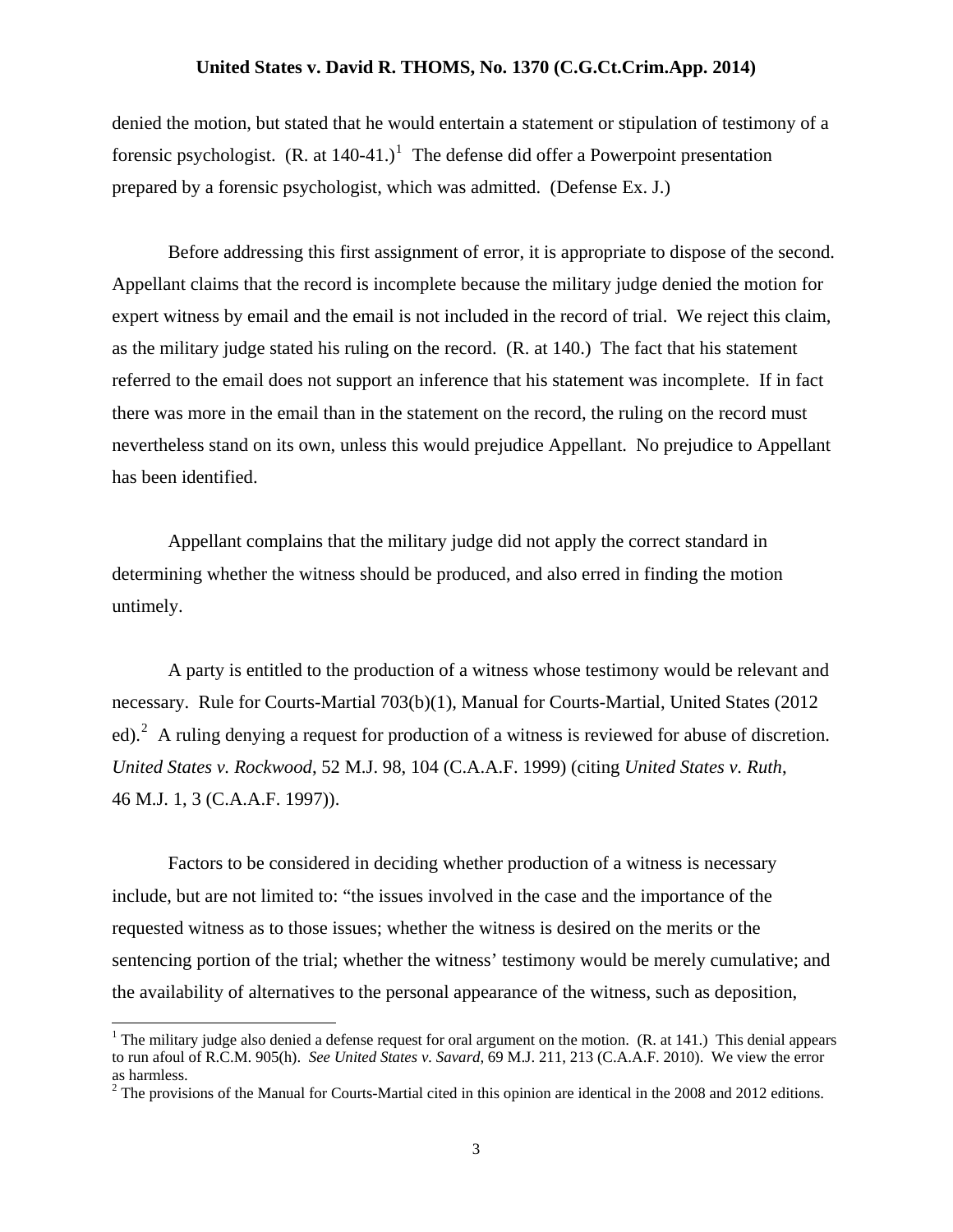interrogatories or previous testimony." *Ruth*, 46 M.J. at 4 (quoting *United States v. Tangpuz*, 5 M.J. 426, 429 (C.M.A. 1978)). Essential for consideration of a request for an expert witness are: "(A) the qualifications of the expert, Mil.R.Evid. 702; (B) the subject matter of the expert testimony, Mil.R.Evid. 702; (C) the basis for the expert testimony, Mil.R.Evid. 703; (D) the legal relevance of the evidence, Mil.R.Evid. 401 and 402; (E) the reliability of the evidence, *United States v. Gipson*, 24 M.J. 246 (C.M.A. 1987), and Mil.R.Evid. 401; and (F) whether the 'probative value' of the testimony outweighs other considerations, Mil.R.Evid. 403." *Id.* (quoting *United States v. Houser*, 36 M.J. 392, 397 (C.M.A. 1993)). Returning to the fundamental question of whether production of the witness is necessary, "the proper standard is helpfulness, not absolute necessity." *United States v. Combs*, 39 M.J. 288, 291 (C.M.A. 1994) (quoting *United States v. Meeks*, 35 M.J. 64, 68 (C.M.A. 1992)).

The military judge made the following statement of his ruling denying the motion for the expert witness, referring to an email he had sent on 18 January 2012 and an R.C.M. 802 session on 21 January 2012:

During that 802 and [that email], I stated that [the motion and a motion for reconsideration thereof] were denied both for lack of timeliness and failure to show necessity. I acknowledged that the impact of alcohol consumption on the alleged victim in this case is a factual issue to be proven but was not convinced that expert testimony was necessary to enhance the fact-finders' ability to make conclusions in that regard. In my e-mail I noted that the impact of alcohol's consumption on memory is not outside the realm of knowledge and experience for most adults either from personal observation or experience. In the absence of any empirical evidence of the alleged victim's blood alcohol level at the time of the incident and some variance as to the rate of the alleged victim's alcohol consumption, the application of forensic expertise is not required or necessary.

I remain convinced that Congress did not intend to require the use of an expert to prove or disprove incapacity due to alcohol under Article 120. Incapacity is meant to remain an issue for the fact-finder to determine based on the evidence presented and the fact-finders' common sense and knowledge of the ways of the world. Requiring an expert here, in the absence of empirical evidence requiring scientific interpretation, pretty much – of the function of the fact-finder and would effectively augment 120 by requiring the use of an expert.

Though I stated in the 802 on 21 January that I found the statement of the expert was not necessary, . . . I did indicate to defense counsel that I would entertain the written statement or a stipulation of expected testimony from the expert and his curriculum vitae.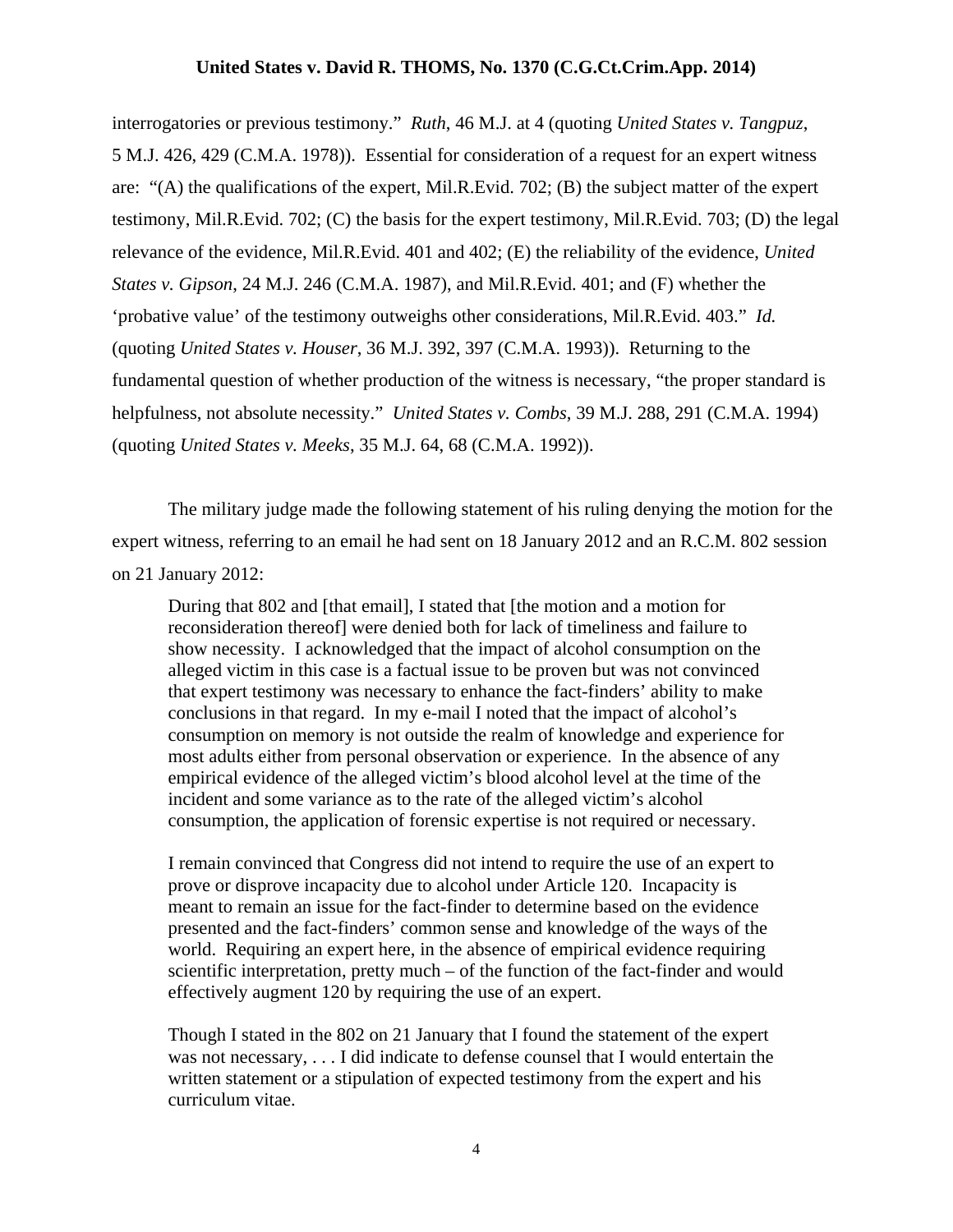(R. at 140-41.)

We note that the military judge, in denying the motion, did not discuss any of the six "*Houser* factors." It appears that none of them was at issue. He also did not explicitly discuss the four "*Tangpuz* factors," but he implicitly addressed "the issues involved in the case and the importance of the requested witness to those issues," in the language of *Tangpuz*. He also suggested an alternative, a nod to the final *Tangpuz* factor. The significant aspect we perceive to be missing from his analysis is consideration of "helpfulness, not [merely] absolute necessity," identified as the proper standard in *Combs* and *Meeks*.

However, we agree with the military judge that the expert witness was not necessary for this case.

The accused was charged with having engaged in a sexual act with Seaman M while she was substantially incapacitated. The evidence established that she began drinking alcohol (threequarters of a bottle of champagne) in her barracks room in the early evening, continued drinking (champagne and jello shots) at a Halloween costume party at an off-base residence, and drank more (Lemon Drops, "Jager Bomb", rum and coke) at Bernie's, a bar in downtown Kodiak, Alaska. She had no memory of leaving that bar at closing time. Other than a fragmentary memory of trying to retrieve her ID outside an after-hours club, she had no memories of any events between speaking to shipmates at Bernie's and waking up in her barracks room at 1100 the next morning. She described her condition during the interim as "blacked out."

In advance of trial, the accused requested the appointment of, among other experts, a forensic psychologist. (Appellate Ex. XLIII at 9.) The convening authority approved funding for ten hours consultation with the forensic psychologist. (Appellate Ex. XLIII at 15.) The accused later requested funding to have the forensic psychologist testify at trial. (Appellate Ex. XLIII.) The proffer in support of that request asserts, in essence, that the forensic psychologist's expert testimony is necessary to explain to members that an individual who is "blacked out" may be awake and conscious but that her ability to encode or store information in memory is not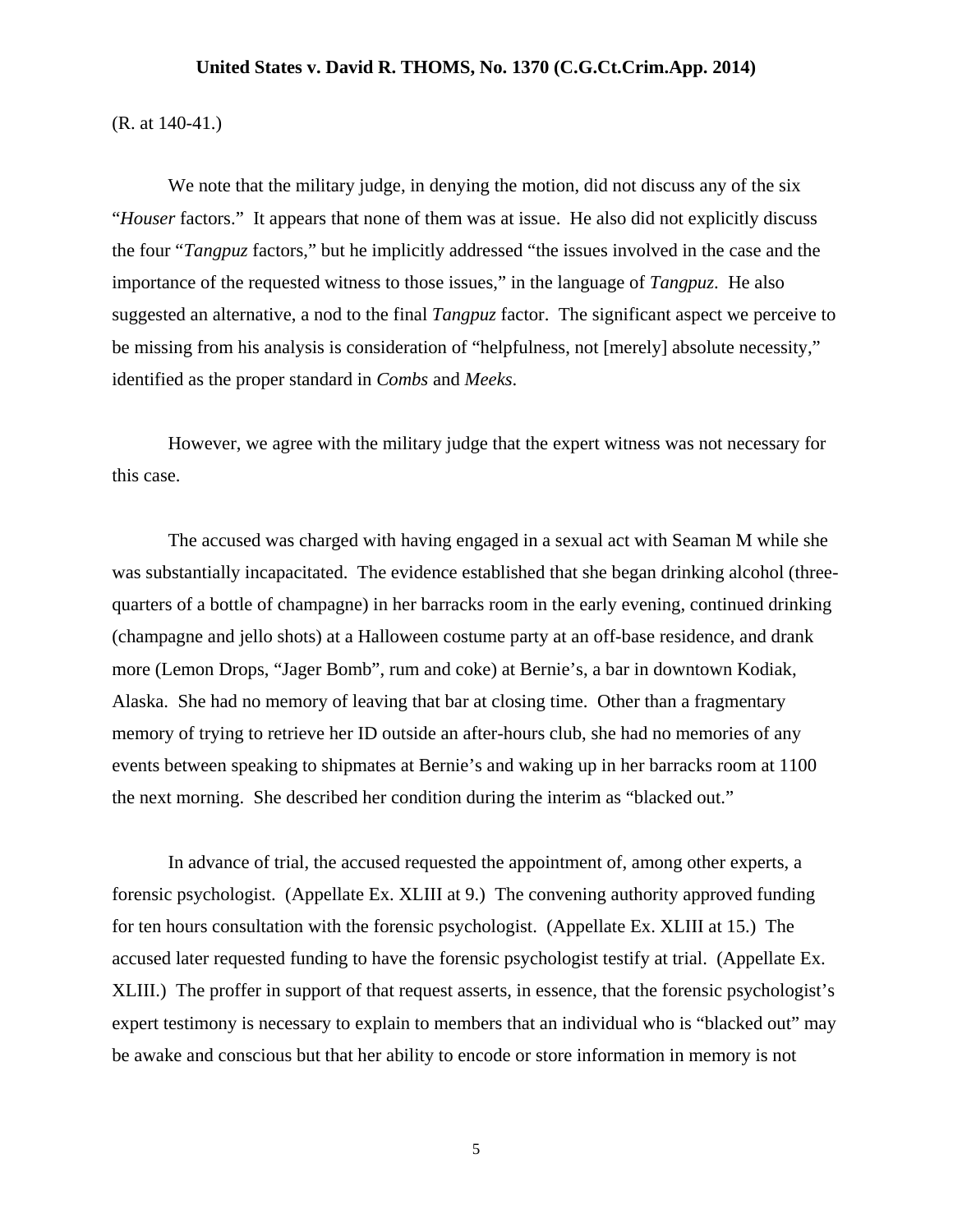working properly—a concept that the accused contends is counter-intuitive to lay members' perceptions and expectations. (Appellate Ex. XLIII at 33-34.)

There may be a case where expert assistance would be helpful to explain that a "blackout" is not synonymous with being either unconscious or substantially incapacitated. This is not that case. Seaman M never contended that she was unconscious throughout her "blackout" period. She simply explained that she could not recall events that occurred during the blackout period. When asked at trial what she meant by the term "black out," she replied, "Just lost memory." (R. at 549). On cross-examination, she acknowledged that she had no recollection of any events between being at Bernie's and waking up in her room at 1100 the next morning except for a flashback of reaching for her ID card to gain access to the after-hours club. (R. at 577-578). Referring to the sexual act alleged in Charge I, Specification 1, defense counsel asked Seaman M:

Q. You have no recollection. So you don't know whether you consented.

A. Correct.

(R. at 578).

The Government called a number of witnesses who testified that Seaman M was not unconscious during the period she described as "blacked out." They included various witnesses who saw her at Bernie's and helped steady and support her on the walk from Bernie's to the after-hours club (R. at 368-69, 413-15); a Kodiak police sergeant who saw her being denied admission to the after-hours club (and told those accompanying her that they needed to get her home or she would be taken into protective custody) (R. at 446-48); the government vehicle driver who transported Seaman M back to the base (pulling over en route so she could get fresh air and throw up, if necessary) and helped steady her as she exited the van (R. at 391-93); and a colleague who helped steady and support her from the van to the door of her barracks room, at which point Appellant accompanied her inside the room and closed the door (R. at 416-19). Each of those witnesses described Seaman M as performing some sort of conscious activity during the period she described as "blacked out" of her memory.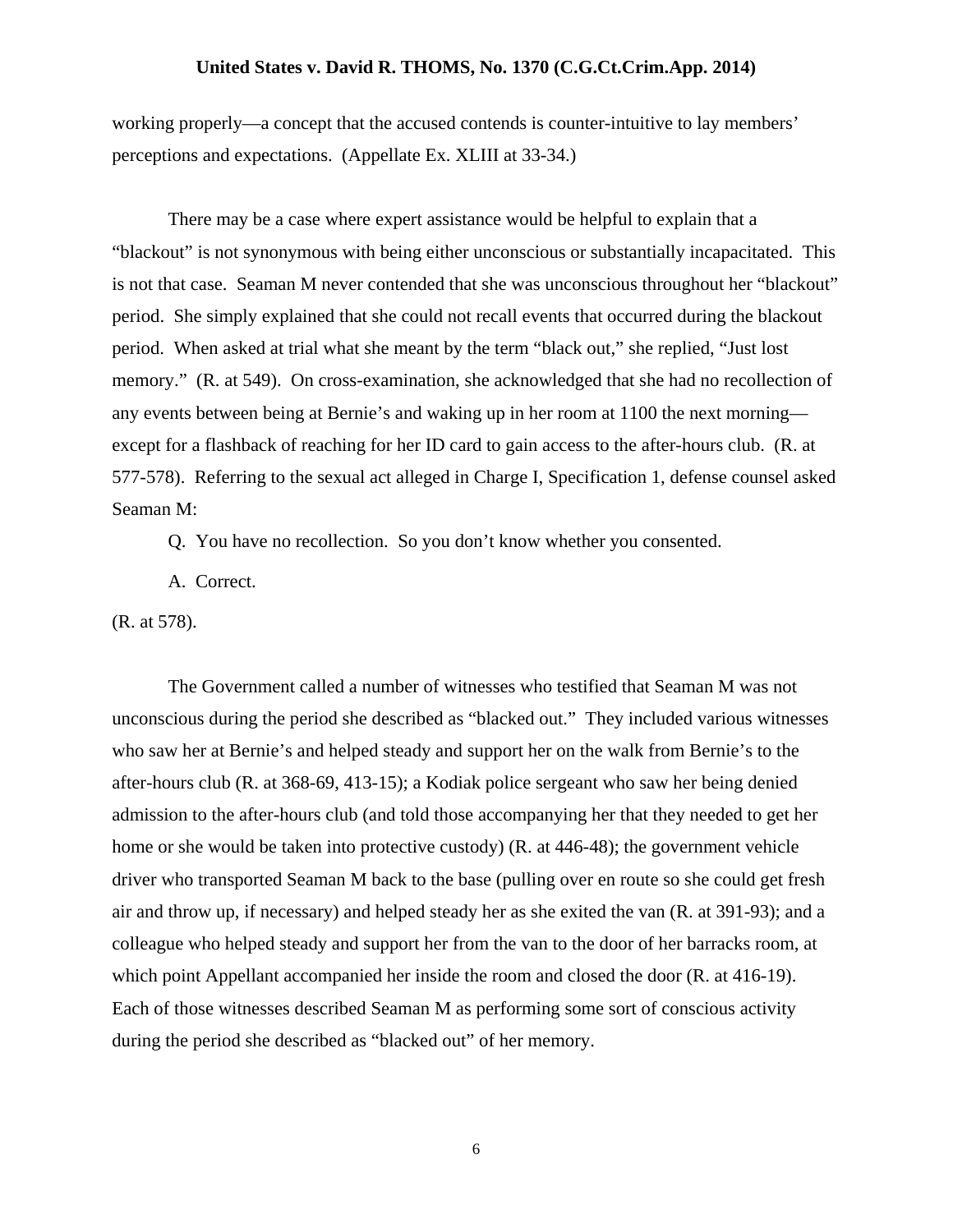Inasmuch as the uncontroverted evidence presented to the members established that Seaman M was able to speak (though slurred) and ambulate (with assistance) during her selfdescribed "blackout" period, we agree with the trial judge that expert testimony was not necessary to dispel any misconception that her blackout was synonymous with unconsciousness. Her ability to recall events during that period may have been impaired, but she remained capable of some level of conscious activity at least up to the time she entered her barracks room. The separate and material issue is whether she was substantially incapacitated at the time of the sexual act alleged. The defense proffer failed to demonstrate how Dr. Holguin's testimony would have helped the members resolve that question.

Furthermore, we are not insensitive to the danger that the requested expert might invade the province of the fact-finder. Finally, even if the military judge technically erred in his analysis leading to denial of the motion and we were to agree with Appellant that the testimony of the forensic psychologist would have proved helpful to the members (with which we do not agree), we find that such an error, in light of all the evidence presented at trial, is harmless beyond a reasonable doubt.

### **Rebuttal evidence and M.R.E. 412**

Appellant was convicted of aggravated sexual assault upon Seaman M for having intercourse with her while she was substantially incapacitated. There was evidence that after midnight on the night of that incident, Appellant, Seaman M, and one other servicemember were riding in the liberty van back to their barracks, all of them having been drinking. The driver testified that at one point he speculated that Seaman M might be giving Appellant oral sex (R. at 401, 410), although he later thought the sound he heard might have been someone vomiting or dry-heaving (R. at 394). The other passenger in the van testified that at one point Seaman M and Appellant were kissing and making out. (R. at 417-18, 428.)

Seaman M testified that she could not remember anything from a point before the ride in the van until the next morning. (R. at 520, 549-51.) The next morning, she testified, she had a telephone conversation with Appellant during which he stated that she "tried giving him head in the [government vehicle]." (R. at 555.) She testified that she did not believe that statement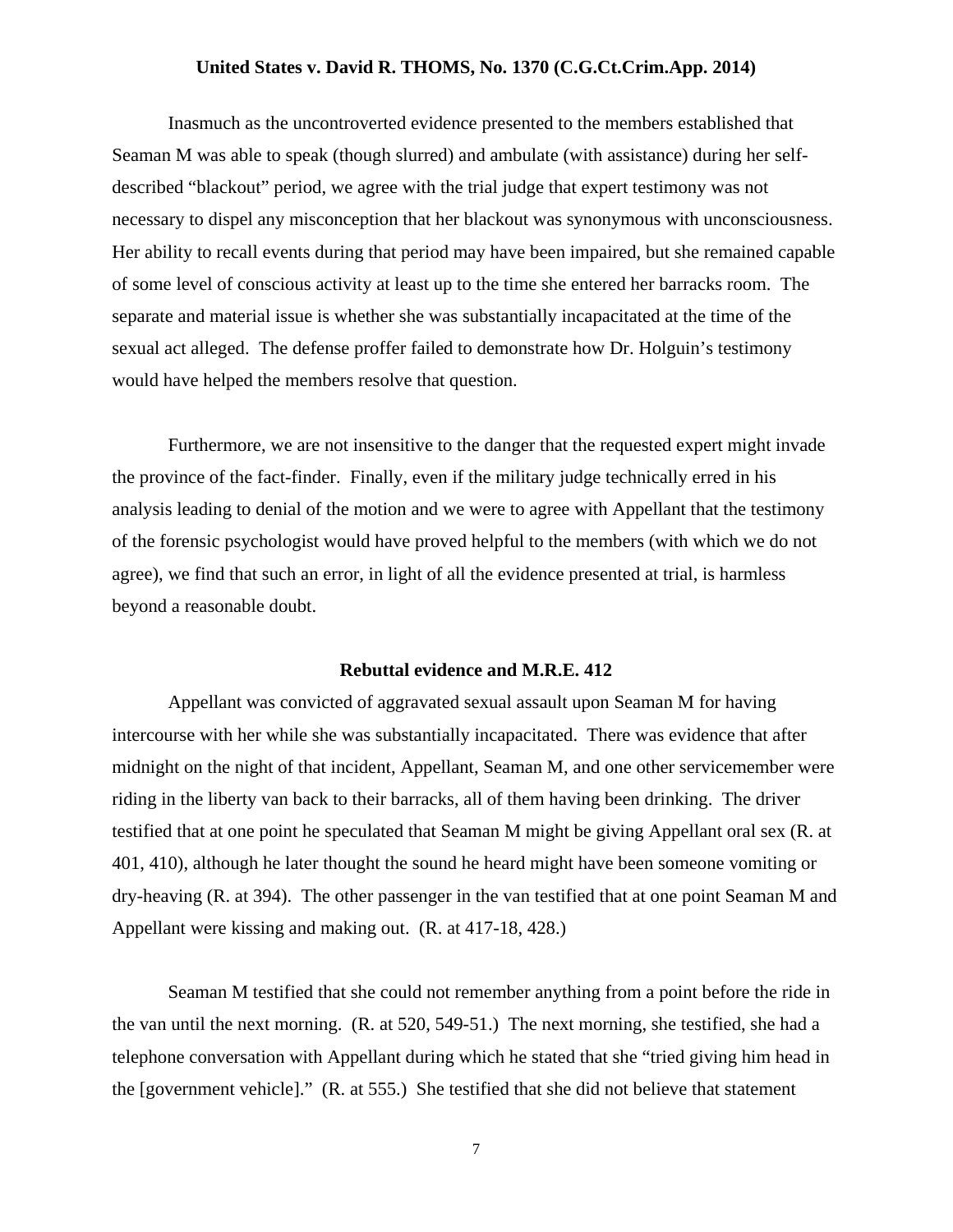because "I'm not normally like that, with people I have no chemistry with especially." (R. at 562.) She later clarified that by "chemistry," she was referring to people to whom she would be so attracted that she would have sex with them, and that she had never had oral sex with a person to whom she was not attracted. (R. at 570.)

In response, the defense sought to call rebuttal witnesses who would testify that Seaman M had engaged in kissing and making out with people with whom she did not have sexual chemistry. (R. at 564.) The military judge ruled that he would not allow such a witness, although he would have allowed a rebuttal witness who claimed Seaman M had had oral sex with someone with whom she did not have sexual chemistry, indicating that such a witness would fall within the Constitutional exception of M.R.E 412. (R. at 565-66.)

Appellant asserts that the military judge erred in limiting rebuttal to testimony about oral sex, thereby excluding his proffered witnesses. A military judge's decision to exclude evidence under M.R.E. 412 is reviewed for abuse of discretion. *United States v. Banker*, 60 M.J. 216, 223 (C.A.A.F. 2004).

We find no error in the military judge's ruling. It is rather difficult to rebut an assertion that is as qualified ("I'm not *normally* like that") and subjective (who other than Seaman M can determine whether the requisite "chemistry" is present?) as the one in question. The proffered evidence was minimally relevant at best, and its probative value was certainly outweighed by its time-wasting character. This is particularly true since there was uncontroverted evidence that Seaman M kissed and made out with Appellant himself in the liberty van, as noted above. Evidence that someone else had also done the same with Seaman M would have added nothing to Appellant's case.

#### **Indecent language specification**

Appellant urges us to set aside the finding of guilty of Charge II, Specification 1, indecent language, for factual insufficiency. We decline to do so. We are convinced beyond a reasonable doubt of Appellant's guilt.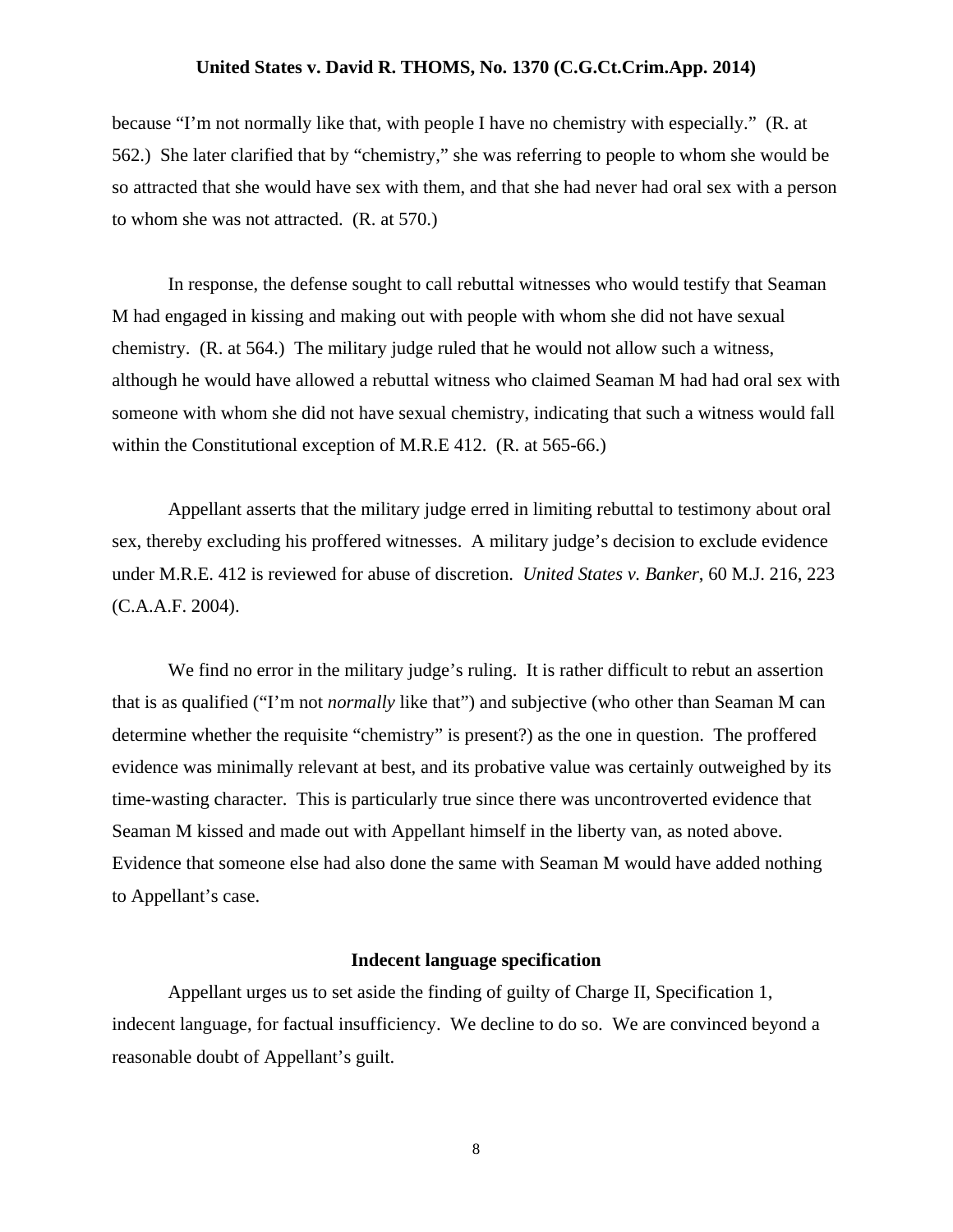Appellant also urges us to find the indecent language specification to be an unreasonable multiplication of charges. *See United States v. Quiroz*, 55 M.J. 334 (C.A.A.F. 2001). We do not consider it to constitute an unreasonable multiplication of charges. Also, we are confident that it did not affect the sentence.

#### **Specifications alleging sending and showing a nude photograph**

Specifications 2 and 3 (originally specifications 2 and 5) of Charge II under Article 134, UCMJ, allege in pertinent part as follows:

In that [Seaman Thoms] did, at or near Kodiak, Alaska, on or about 16 October 2010, send/show a nude picture of [Seaman M, a female Coast Guard member] to [specified] recipients/observer] without [Seaman M]'s permission, which conduct was of a nature to bring discredit upon the armed forces.

As previously noted, we specified the issue of whether these specifications fail to state an offense for lacking words of criminality, such as "wrongfully."

"Basic to alleging and proving a punishable offense is the existence and identification of a wrongful act or acts that meet the requirements of either or both of the clauses [of Article 134]." *United States v. Hester*, 68 M.J. 618, 620 (C.G.Ct.Crim.App. 2010) (quoting *United States v. Henderson*, 32 M.J. 941, 947 (N.M.C.M.R. 1991)). A specification under Article 134 alleging an offense not listed in the Manual for Courts-Martial must include words of criminality to be legally sufficient. *United States v. Vaughan*, 58 M.J. 29, 35 (C.A.A.F. 2003) (citing *United States v. Davis*, 26 M.J. 445, 447-48 (C.M.A. 1988)); *United States v. Brice*, 17 USCMA 336, 38 C.M.R. 134, 138-39 (1967) (citing *United States v. Julius*, 8 USCMA 523, 25 C.M.R. 27 (1957)); *see* Rule for Courts-Martial 307(c)(3) Discussion (G)(ii), Manual for Courts-Martial, United States (2008 ed.); *see also United States v. Daly*, 69 M.J. 549, 552 (C.G.Ct.Crim.App. 2010) ("It is certainly true that a word of criminality such as 'wrongfully' is essential to an adequate specification."), *rev'd on other grounds*, 69 M.J. 485 (C.A.A.F. 2011); *Hester*, 68 M.J. at 621 & n.4.

Specifications that are first challenged after trial are viewed with greater tolerance than those challenged at trial. *United States v. Watkins*, 21 M.J. 208, 209 (C.M.A. 1986).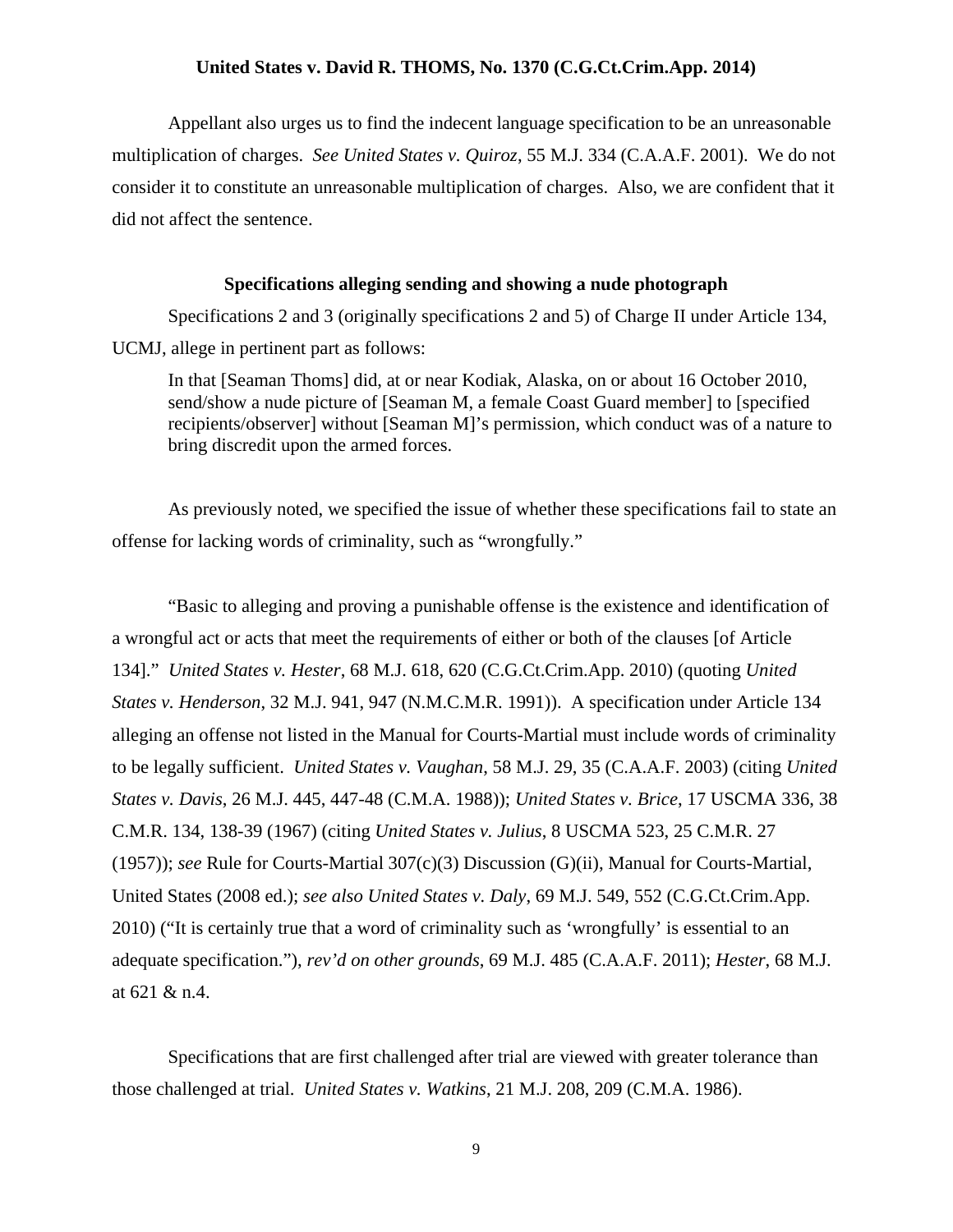The Government contends that words of criminality are not required to state an offense under Article 134, arguing that *United States v. Davis*, 26 M.J. 445 (C.M.A. 1988) precludes a holding that the absence of "wrongfully" or any other word of criminality in the specification is a fatal defect.

In *Davis*, the male accused was charged with two specifications of wearing women's clothing, including nylon stockings, bra, nail polish, and the like, "to the prejudice of good order and discipline and of a nature to bring discredit upon the Armed Forces." *Davis*, 26 M.J. at 447. The appellant argued that the specifications were fatally defective because they lacked words of criminality. *Id.* The Court of Military Appeals rejected the argument, opining that "the 'wrongfulness' of the conduct consisted of its threat to good order and discipline and its discredit to the armed forces," and declaring that the allegations of those two elements made the specifications legally sufficient. *Id.* at 448-49. The court observed, "The particular facts and surrounding circumstances recited in the specifications [which included the specific locations of the charged conduct] in this case describe conduct on a military installation which virtually always would be prejudicial to good order and discipline and discrediting to the Armed Forces." *Id.* at 449. The latter observation must be regarded as part of the holding, in view of the opinion's confirmation that a specification must "contain words of criminality or . . . set forth acts that might be prejudicial to good order and discipline or service-discrediting." *Id*.

One can understand the Court of Military Appeals, in *Davis* in 1988, calling crossdressing in certain circumstances "virtually always . . . prejudicial to good order and discipline and discrediting to the Armed Forces." The question is whether the same can be said of the allegations in this case (specifying discredit to the armed forces, the element alleged in the specifications at issue).

We are inclined to say that, indeed, a servicemember's publication to other people (with no indication that those people had an official function) of a nude picture of a servicewoman without her permission would virtually always be of a nature to bring discredit upon the armed forces. Accordingly, under *Davis*, the specifications at issue are adequate to allege an offense.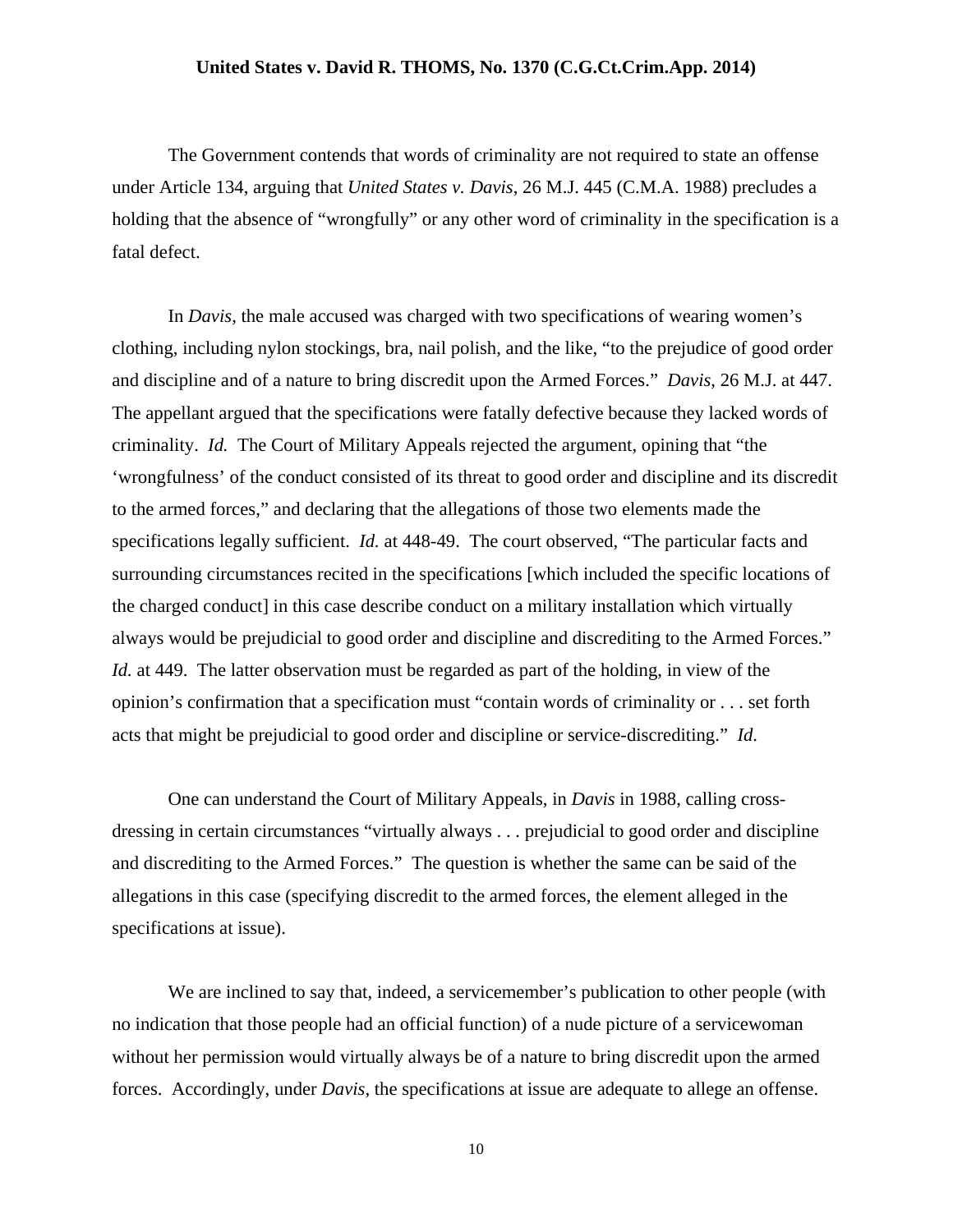We turn to the question of whether Appellant had fair notice that the conduct alleged in the two specifications is punishable. *See Parker v. Levy*, 417 U.S. 733 (1974). Potential sources of "fair notice" include federal law, state law, military case law, military custom and usage, and military regulations. *United States v. Saunders*, 59 M.J. 1, 6 (C.A.A.F. 2003) (*citing Vaughan*, 58 M.J. at 31-32).

Appellant asserts that "there is no precedent for such activity being criminal." However, as noted by the Government, there is a federal statute criminalizing the conduct alleged in Charge II Specification 2 (i.e., e-mailing a nude picture to a third person without consent), namely 18 U.S.C. §1801. At least seventeen states and the District of Columbia have statutes criminalizing the same conduct.<sup>[3](#page-10-0)</sup> We think these suffice to give notice that Appellant's conduct, as alleged, was criminal.

We note, too, that Appellant's conduct of disseminating a picture of a nude sleeping or unconscious female fellow servicemember is surely contrary to the well-known military custom of taking care of fellow servicemembers, whether it be on the battlefield, during perilous missions at sea, or in a barroom brawl. It also runs afoul of the Coast Guard's core values of "honor" and, especially, "respect."

As for Charge II Specification 3, at least ten states have statutes criminalizing the conduct alleged therein.<sup>[4](#page-10-1)</sup> It is not so clear that this, by itself, was enough to give Appellant notice that his conduct, in showing a nude picture of Seaman M to another seaman without Seaman M's permission, was criminal. *See United States v. Merritt*, 72 M.J. 483, 488 (C.A.A.F. 2013) ("[T]he fact that three states criminalized the conduct does not satisfy the constitutional

 $\overline{a}$ 

<span id="page-10-1"></span><span id="page-10-0"></span><sup>3</sup> Ariz. Rev. Stat. Ann. § 13-3019 (2006); Conn. Gen. Stat. § 53a-189b (2013); D.C. Code § 22-3531 (2013); Fla. Stat. § 810.145 (2012); Idaho Code Ann. § 18-6609 (2013); Ky. Rev. Stat. Ann. § 531.100 (West 2013); Mass. Gen. Law. ch. 272, § 105 (West 2009); Mo. Ann. Stat. § 565.252 (2012); Nev. Rev. Stat. § 200.604 (2012); N.J. Stat. Ann. § 2C:14-9 (West 2013); 18 Pa. Cons. Stat. § 7507.1 (2012); R.I. Gen. Laws § 11-64-2 (2004); S.C. Code Ann. § 16-17-470 (2012); Tenn. Code Ann. § 39-13-605 (West 2012); Tex. Penal Code Ann. § 21.15 (West 2007); Utah Code Ann. § 76-9-702.7 (West 2013); Vt. Stat. Ann. Tit. 13, § 2605 (2010); W. Va. Code § 61-8-28 (2000). 4 Ariz. Rev. Stat. Ann. § 13-3019 (2006); Conn. Gen. Stat. § 53a-189b (2013); Idaho Code Ann. § 18-6609 (2013); Mass. Gen. Law. ch. 272, § 105 (West 2009); Nev. Rev. Stat. § 200.604 (2012); N.J. Stat. Ann. § 2C:14-9 (West 2013); R.I. Gen. Laws § 11-64-2 (2004); Tenn. Code Ann. § 39-13-605 (West 2012); Vt. Stat. Ann. Tit. 13, § 2605 (2010); W. Va. Code § 61-8-28 (2000).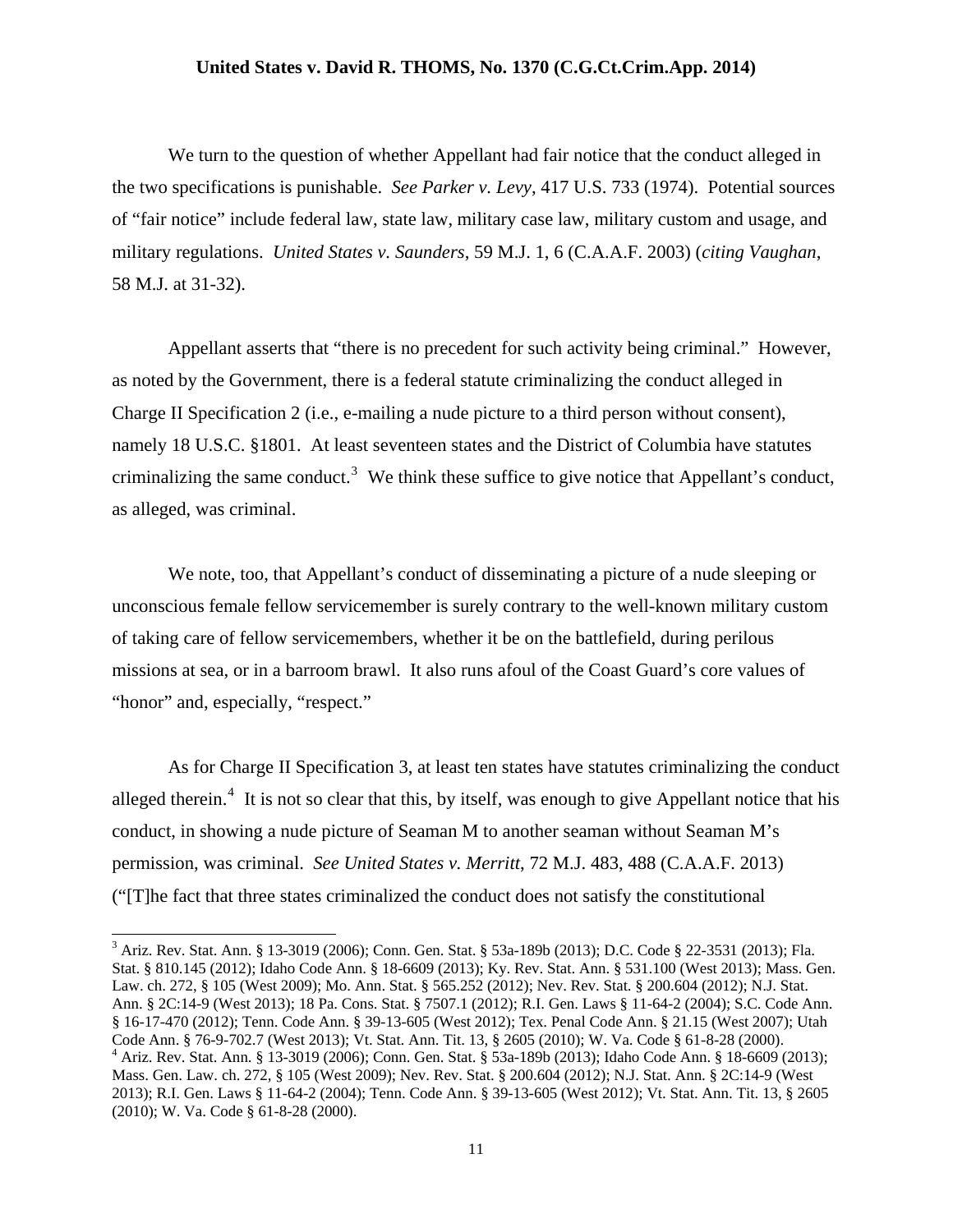requirement of fair notice;" conduct not otherwise prohibited does not become criminalized solely due to its proximity to prohibited conduct*.*).

We note that the Coast Guard Shipboard Regulations Manual, COMDTINST M15000.7A, which applied to Appellant (who was assigned to USCGC ALEX HALEY (WMEC-39)) on the date alleged, prohibits any crewmember from displaying or distributing "lewd or obscene movies, videos . . ., writings, photographs, or drawings." Article 2-63-1.3. Arguably, this punitive regulation is only enforceable with respect to conduct aboard the cutter, but the evidence was that Appellant's conduct did take place aboard the cutter.<sup>[5](#page-11-0)</sup> We think the picture in question was lewd or obscene, particularly where the image was captured and shown without the consent of the victim.

As already noted, Appellant's conduct was contrary to the custom of taking care of fellow servicemembers and contrary to Coast Guard core values.

In the context of this case, the issue of fair notice essentially comes down to the question of whether someone standing in Appellant's shoes, wishing to conform his conduct to the requirements of the law but contemplating the act that subsequently results in criminal liability, should know that commission of the act could, in fact, result in criminal liability. We are comfortable answering that question in the affirmative. Taking all the sources of notice together, we conclude that Appellant had notice of the criminality of his conduct alleged in Charge II Specification 3.

Even if both of these specifications were set aside, the facts underlying them are aggravation of Specification 2 of Charge I alleging the photographing of Seaman M's genitalia and buttocks. The sentence is well below the maximum sentence for the remaining findings. We are certain the sentence would not have been different without these specifications, or either of them.

<span id="page-11-0"></span><sup>&</sup>lt;sup>5</sup> The specification did not allege any location other than "at or near Kodiak, Alaska," the homeport of ALEX HALEY.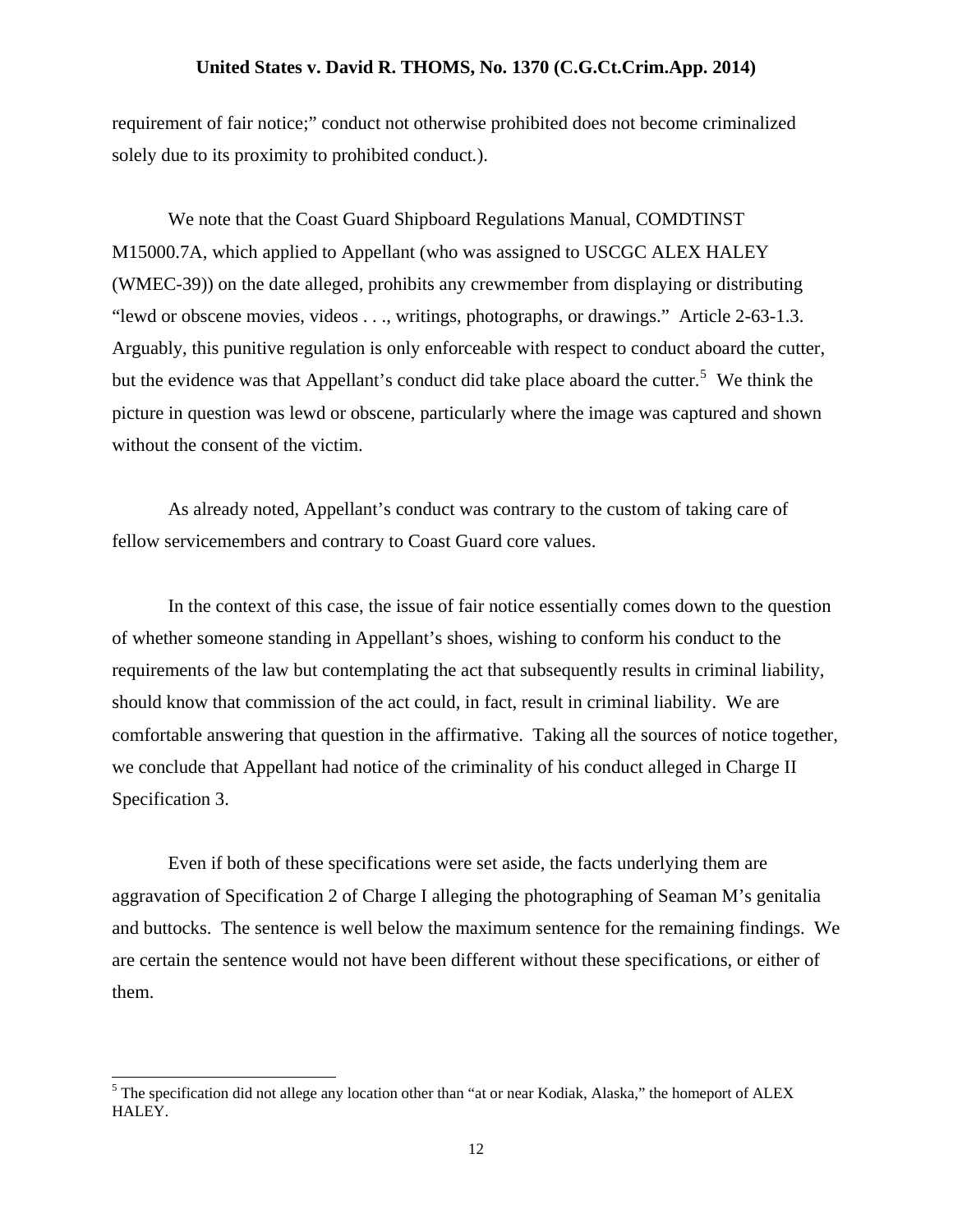#### **Post-trial delay**

Appellant urges us to grant sentence relief on account of unreasonable post-trial delay in the Convening Authority's action, and in our decision.

Sentencing took place on 3 February 2012. The Convening Authority took action on 4 June 2012, 122 days after sentencing. The case was referred to this Court on 3 July 2012. Appellant asserted the right to a timely appeal on 18 February 2014.

The Court of Appeals for the Armed Forces (CAAF) applies "a presumption of unreasonable delay that will serve to trigger the *Barker* four-factor analysis where the action of the convening authority is not taken within 120 days of the completion of trial[,] where the record of trial is not docketed by the service Court of Criminal Appeals within thirty days of the convening authority's action[, and] where appellate review is not completed and a decision is not rendered within eighteen months of docketing the case before the Court of Criminal Appeals." *United States v. Moreno*, 63 M.J. 129, 142 (C.A.A.F. 2006). The "*Barker* four-factor analysis" comprises consideration of the following four factors to determine whether post-trial delay constitutes a due process violation: "(1) the length of the delay; (2) the reasons for the delay; (3) the appellant's assertion of the right to timely review and appeal; and (4) prejudice." *Id.* at 135 (citing *Barker v. Wingo*, 407 U.S. 514, 530 (1972)).

Appellant does not claim a due process violation with respect to the Convening Authority's action, but invokes *Moreno* in support of his claim that the delay in this case is unreasonable. Although the Convening Authority exceeded the 120-day Moreno standard by only two days, that delay is sufficient to raise the presumption under *Moreno*. Accordingly, we will carry out the *Barker* four-factor analysis.

The Convening Authority's action was delayed two days beyond the 120-day period prescribed by *Moreno*. The Government, in its brief, offers no explanation, but calls the delay *de minimus*.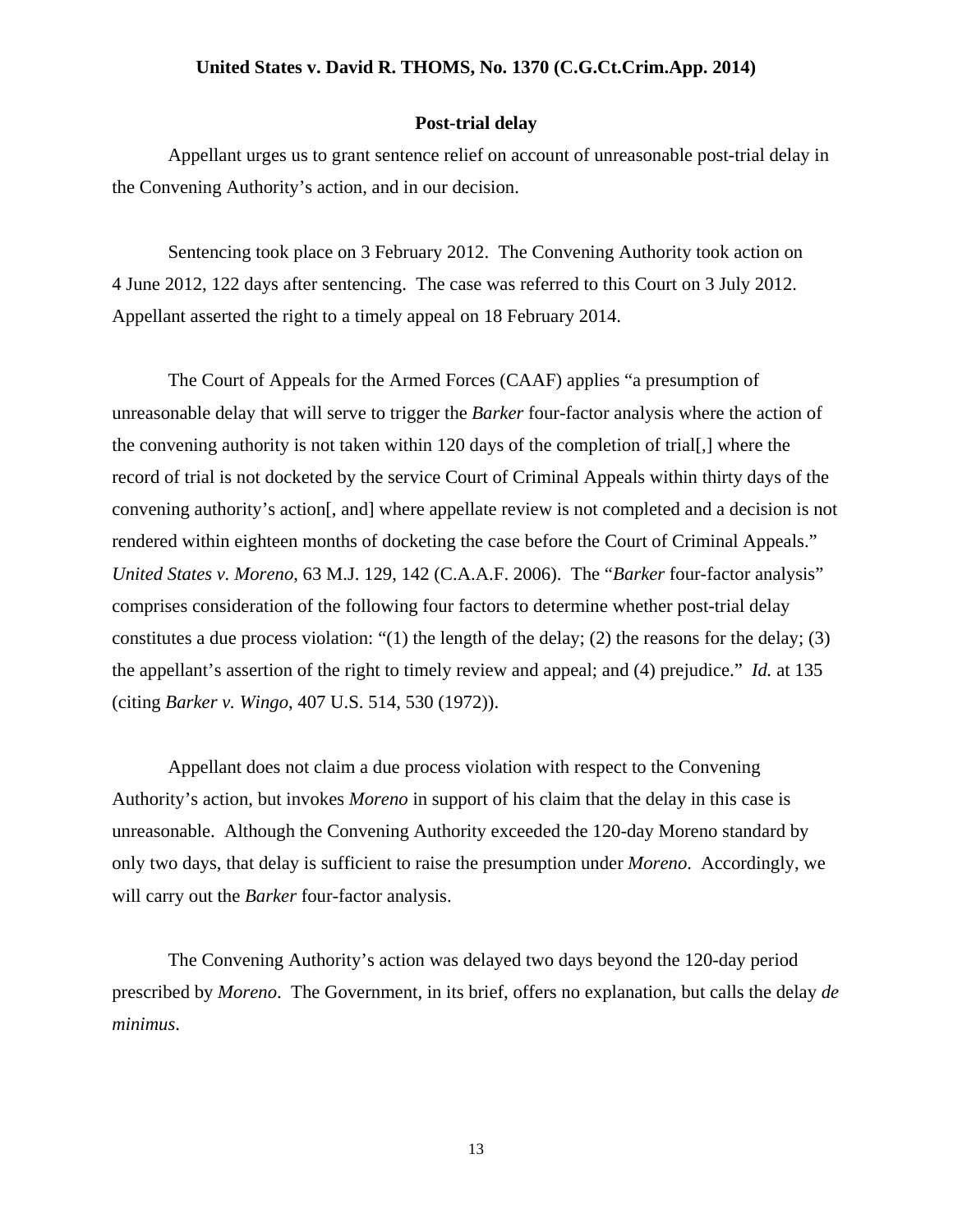We agree with the Government that the two-day delay is *de minimis*. The first and second *Barker* factors weigh against the Government to an insignificant degree. As for the third and fourth factors, Appellant did not assert the right to timely referral and does not claim any particularized anxiety and concern or other prejudice. These factors do not weigh against the Government. Considering all factors, we find no due process violation.

We turn now to Appellant's argument that we should grant sentence relief under *United States v. Tardif*, 57 M.J. 219 (C.A.A.F. 2002), which held that we may grant relief for excessive post-trial delay without a showing of prejudice. *Id.* at 224. Upon finding unreasonable and unexplained post-trial delay, this Court may consider such delay, along with all the other facts and circumstances, in exercising its responsibilities under Article 66(c), UCMJ. *Id.* We have granted such relief in several cases in the past few years. However, we agree with the Government that the two-day delay in this case does not warrant relief.

Concerning appellate delay, Appellant claims a due process violation based on the fact that this decision is being issued after 3 January 2014. We granted a motion to attach his affidavit describing prejudice in limitation of ability to obtain employment, and in mental stress and anxiety with resulting physical manifestations (high blood pressure and shaking of hands and fingers) and social effects.

The trial transcript is 914 pages long. The appellate course of this case has included a few circumstances that extended it to some degree. Appellant's brief was submitted seventy days beyond the normal due date, under enlargements granted by this Court (a part of which was due to the absence of a prosecution exhibit from Appellant's copy of the record of trial). We specified an additional issue and ordered briefing on it, entailing sixty days for additional briefing. Appellant's motion for oral argument was granted; scheduling of oral argument was slightly delayed by the departure from the Court of one of the judges on the original panel for the case, which was therefore assigned to a different panel. As already noted, oral argument was heard on 5 November 2013.